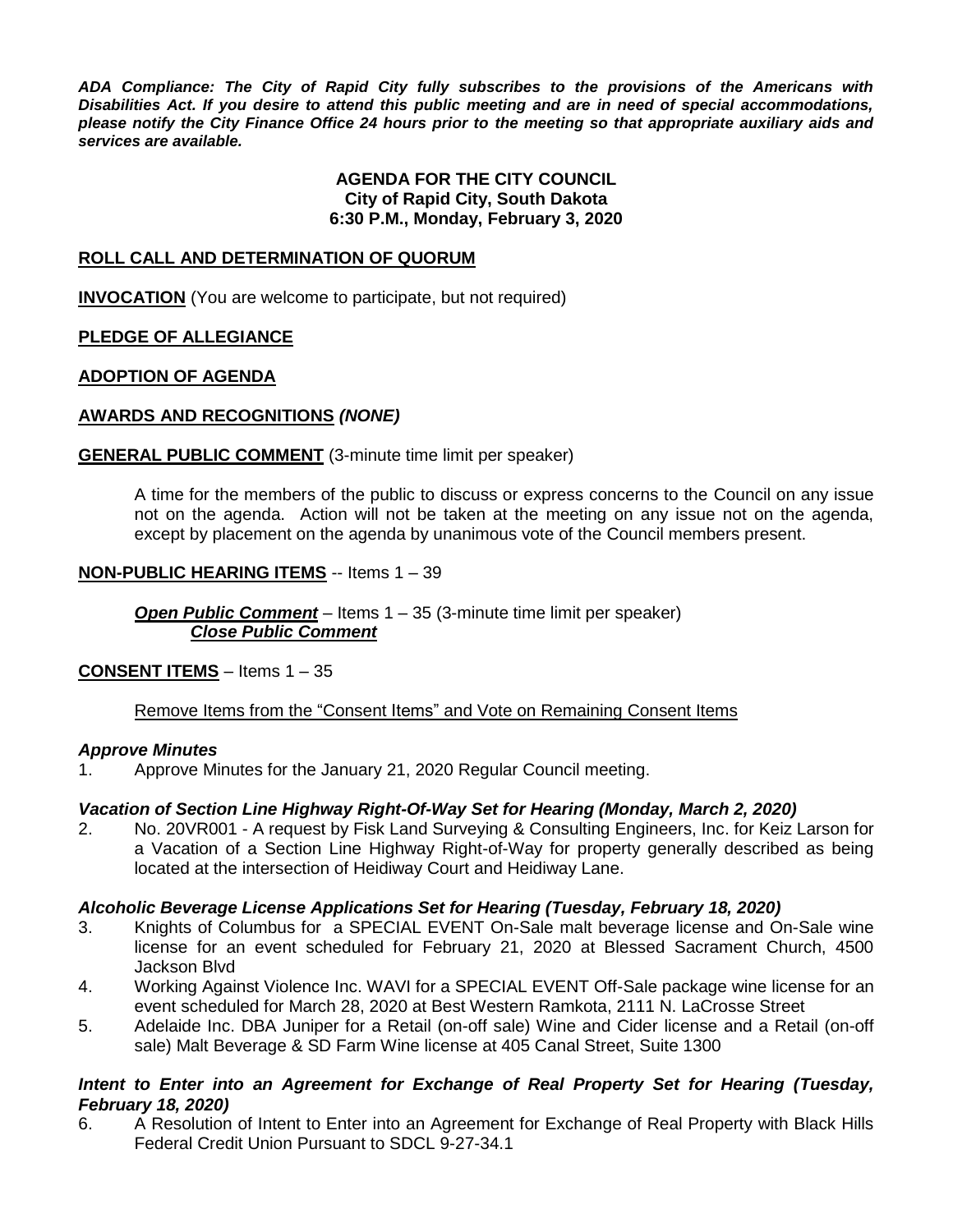## *Public Works Committee Consent Items*

- 7. PW012820-01: Authorize Staff to Advertise for Bids for the Northridge Booster Pump Station and Stoney Creek Booster Pump Station Improvements, Project Number 14-2178/ CIP 50812.CD. Estimated Cost: \$420,000.
- 8. PW012820-02: Authorize removal of the requirement that the Contractor perform a minimum of 50% of the work for the Northridge Booster Pump Station and Stoney Creek Booster Pump Station Improvements, Project Number 14-2178/ CIP 50812.CD
- 9. PW012820-03: Approve Change Order #1 for Project No. 2491 / CIP No. 51225 City Hall Renovation with MAC Construction Co. Inc. for an increase of\$13,586.03.
- 10. PW012820-04: Authorize Staff To Purchase Additional And Replacement Office Furniture From Evergreen Office Solutions, Pricing From State Contract # 16773 3 IFB 222 In The Amount Of \$31,610.24.
- 11. PW012820-18: Request to Purchase one (1) Current Model Year¾ Ton Pick-Up Truck, 4X4, Crew-Cab. Liberty Superstores will match the State Contract #17345 in the amount of \$31,664.00.
- 12. PW012820-17: Request to Purchase one (1) New, 2019, 450-07A Caterpillar Backhoe Loader This will be a Sourcewell purchase, contract #032119 CAT 2020 in the amount of \$157,495.00.
- 13. PW012820-06: Authorize the Public Works Director or his designee to apply for, and if awarded to accept, Local Emergency Planning Committee (LEPC) grant funding for advertising of the upcoming Household Hazardous Waste Event in summer of 2020
- 14. PW012820-07: Authorize Staff to Purchase a 2020 UtiliGuard DW Locating System with Carry Bag, MFL, SS from Ditch Witch with Sourcewell Contract #2401 in the Amount of \$5,143.76.
- 15. PW012820-08: Authorize Staff to Purchase a 2020 UtiliGuard DW Locating System with Utiliguard Eva Case from Ditch Witch with Sourcewell Contract #2401 in the Amount of \$5,239.95.
- 16. PW012820-09: Authorize Staff to Purchase a 2020 Caterpillar Model 329D3 C3H2 Compact Track Loader with a 96" Hydraulic Angle Snow Blade and a 72" Industrial Grapple Fork with a Trade-In of a 121E Case Loader from Butler Machinery with Sourcewell Contract #032119 in the Amount of \$45,045.00.
- 17. PW012820-10: Authorize Staff to Purchase a 2020 68" Angle Broom from Jenner Equipment Company through Clark Equipment Company dba Bobcat Company with NASPO SD Contract #17286 in the Amount of \$5,145.96.
- 18. PW012820-11: Authorize Staff to Purchase a 2020 SB200 Snowblower 72" Width with 6.2 Hyd. Motor Package, Skid Shoe and Bolt on Cutting Edge from Jenner Equipment Company through Clark Equipment Company dba Bobcat Company with NASPO SD Contract #17286 in the Amount of \$6,222.78.
- 19. PW012820-12: Authorize Staff to Purchase a 2020 84" Angle Broom from Jenner Equipment Company through Clark Equipment Company dba Bobcat Company with NASPO SD Contract #17286 in the Amount of \$5,450.76.
- 20. PW012820-13 Authorize Staff to Purchase a 2020 RAM 2500 Crew Cab 4X4 Pickup Truck with 6 ft. box, 6.4L V8 Gas Engine from Liberty Superstores with matching State Bid Pricing Contract #17345 in the Amount of \$31,284.00.
- 21. PW012820-14: Authorize Staff to Purchase a 2020 Boss 7'6" Super Duty Straight Snow Plow with Boss Plow 11" Wing Extensions from Northern Truck Equipment Corporation with Sourcewell Contract #062117-TTC in the Amount of \$7,530.00.
- 22. 19VR005: Menard Subdivision Approve Resolution 2019-099 A request by Ted Edwards for Menard, Inc. to consider an application for a Vacation of Right-of Way for property generally described as being located northeast of the intersection of Camden Boulevard and East North Street.

# *Legal & Finance Committee Consent Items*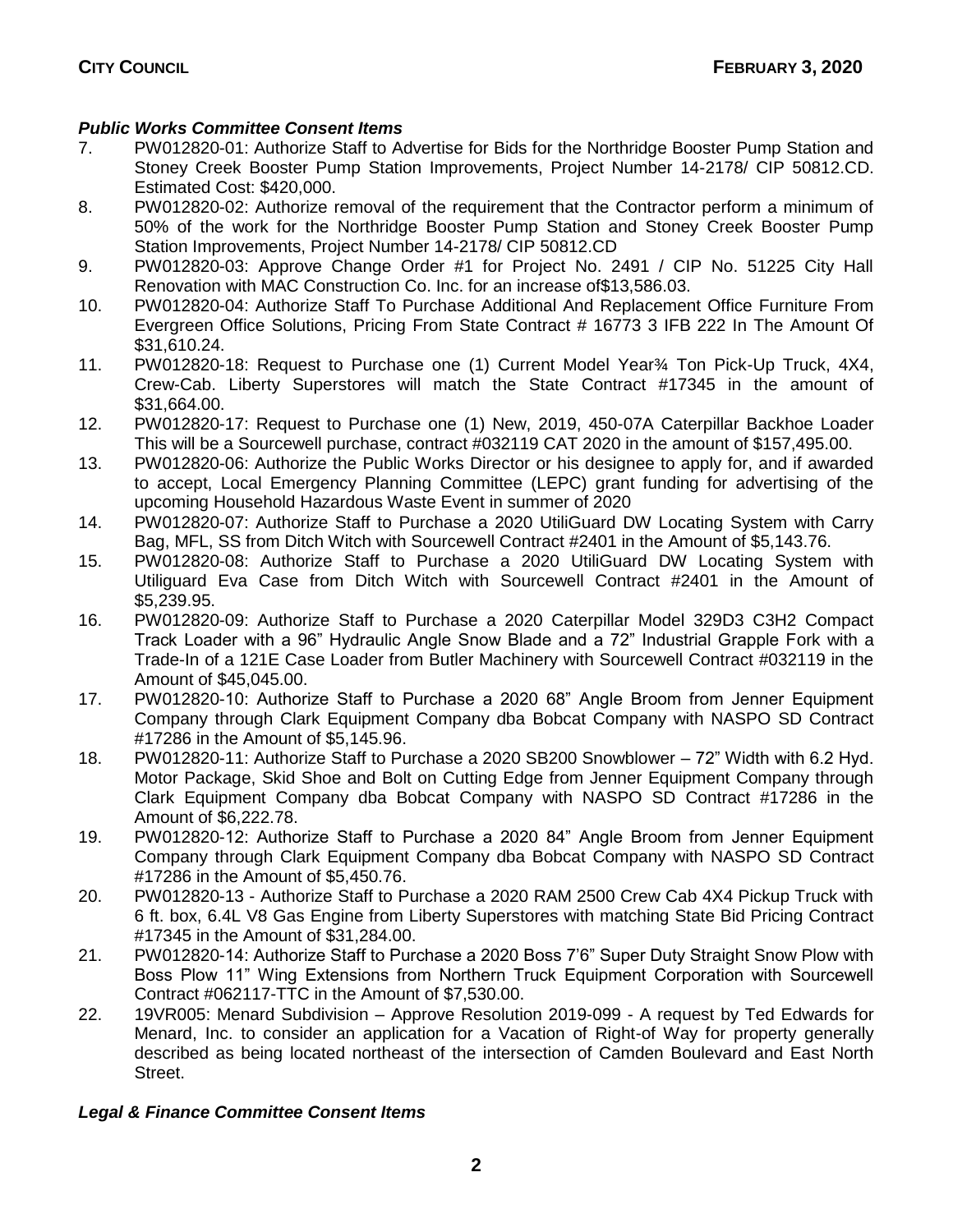- 23. LF012920-05 Confirm the Appointments of Dan Tribby, Todd Hollan, Jerry Schmidt, Nick Patton, and Rick DenHerder to the Downtown Business Improvement District Board
- 24. LF012920-04 Approve Law Enforcement Agreement between the City of Rapid City and the South Dakota School of Mines & Technology
- 25. LF012920-06 Authorize Mayor and Finance Officer to Sign Resolution No. 2020-005, A Resolution of Intent to Enter into an Agreement for Exchange of Real Property with Black Hills Federal Credit Union
- 26. Acknowledge the Following Volunteers for Worker's Compensation Purposes: Jazzmyn Potter (RSVP+)
- 27. LF012920-01 Approve Resolution No. 2020-004 to Update Petty Cash Funds and Change Funds
- 28. LF012920-07 Authorize Mayor and Chief of Police to Sign the 2020 Federal Equitable Sharing **Agreement**
- 29. LF012920-10 Approve Resolution No. 2020-006 A Resolution Declaring Miscellaneous Personal Property Surplus to be Surplused
- 30. LF012920-11 Acknowledge December 2019 General Fund Cash Balance Report
- 31. LF012920-03 Approve Rapid City Youth City Council Bylaws
- 32. LF012920-08 Authorize Mayor and Finance Officer to Sign Release of Agreement Waiving Right to Protest for Lot 4 of LJS Subdivision
- 33. LF012920-09 Authorize the Mayor and Finance Officer to Sign Agreement Between the City of Rapid City and the Abbott House, Inc., for the Use of City Vision Funds to Help Construct Two Therapeutic Foster Homes
- 34. LF012920-13 Approve Resolution No. 2020-008, a Resolution Acknowledging Corrections to the December 16, 2019 Council Minutes

## *CIP Committee Consent Items (NONE)*

## *Community Development Consent Items (NONE)*

## *Bid Award Consent Items*

35. CC020320-02.1 – Approve award of total bid for RC Public Library Air Handler Replacement, Project No. 19-2494 / CIP No. 51226 opened on January 28, 2020 to the lowest responsible bidder, Climate Control Systems and Service in the amount of \$324,038.00.

END OF CONSENT ITEMS

**NON-CONSENT ITEMS** – Items 36 – 39 [to Public Hearing Items]

*Open Public Comment* – Items 36 – 39 (3-minute time limit per speaker) *Close Public Comment*

## *Ordinances*

36. LF012920-02 – First Reading of Ordinance No. 6387, Regarding Supplemental Appropriation #1 for 2020.

## **Recommendation: Approve**

## *Public Works Committee Items*

37. PW011420-11: Appeal by Fisk Land Surveying & Consulting Engineers, Inc. of an Exception Request denial to waive/defer the requirement to pave proposed subdivision streets until a road district is created and funds accumulated. *(PW Staff recommendation is to deny.)* **Recommendation from PW Committee: Approve deferral of improvements. Motion carried**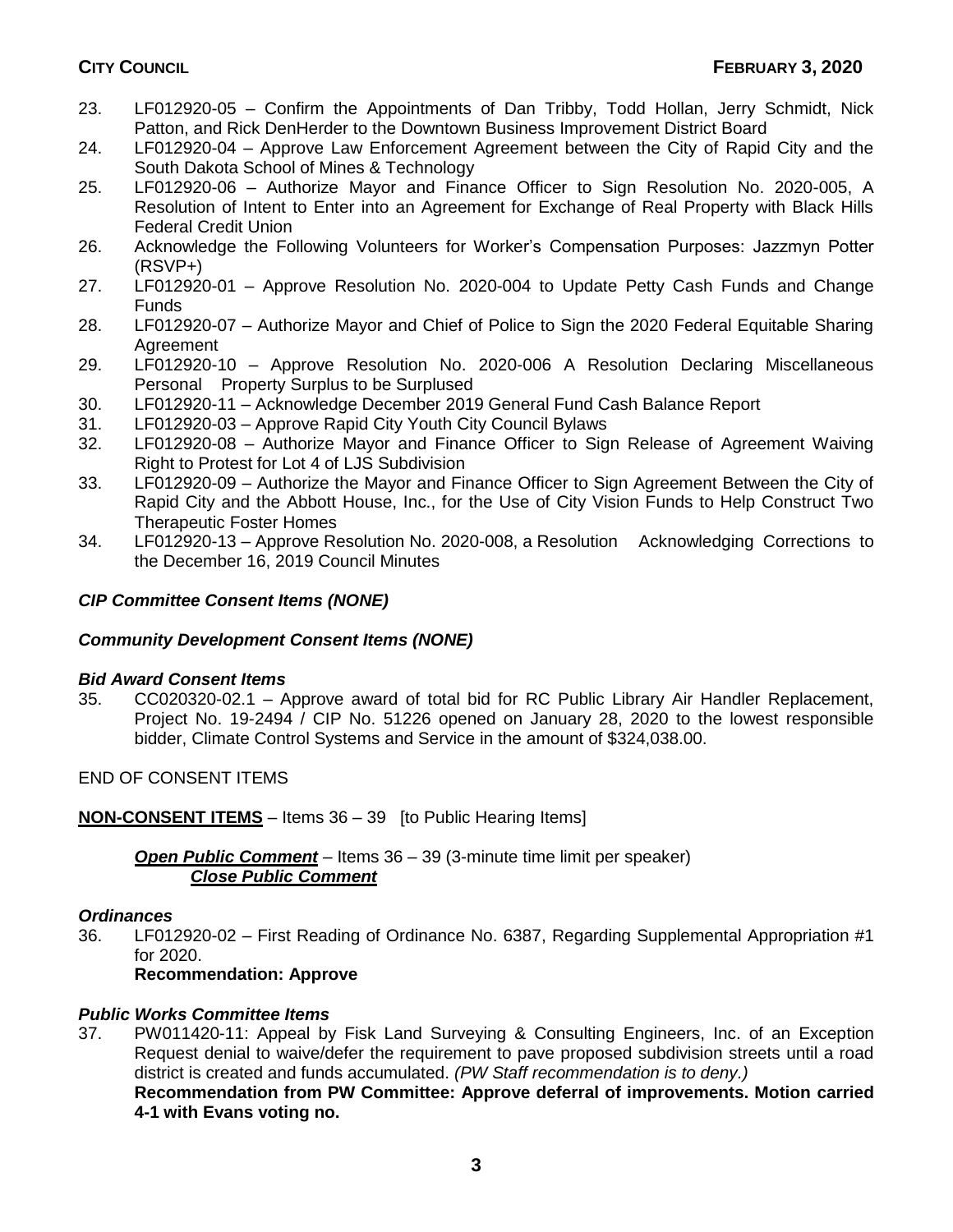38. PW012820-16: Request from KTM Design Solutions, Inc., for a Variance to Waive the Requirement to Install Sidewalk per City Ordinance 12.08.060 C (see attachment 1) along Sweetbriar Street fronting the drainage lot that was recently included in the design of Avenue A. The Avenue A Project is currently under construction. (PW Staff recommendation is to deny.) **Recommendation from PW Committee: Send to Council without Recommendation**

## *Legal & Finance Committee Items*

39. LF012920-12 – Approve the Request from Lilias Jarding for City Council to Approve Draft Resolution Expressing Opposition to Gold Exploration in the Rapid Creek Watershed. **Recommendation: Approve 4-1 with Drury voting no.** 

## *CIP Committee Items (NONE)*

## *Community Development Items (NONE)*

*Other Board, Commission & Committee Items (NONE)*

*Bid Awards (NONE)*

*Alcoholic Beverage License Applications (NONE)*

*Reissuance Special Event*

## *Mayor's Items (NONE)*

## *Council Items & Liaison Reports (NONE)*

Reconsideration Notices Motion for Delivery of Items from Committee

## *Staff Items (NONE)*

## *Appeals (NONE)*

*Planning Commission Appeals License Appeals Sign Code Appeals Other Appeals Heard by the Council*

## **PUBLIC HEARING ITEMS** – Items 40 – 48

*Open Public Hearing (comment)* - *Items 40 –48* (3-minute time limit per speaker) **[Public Hearing Remains Open]**

*Close Public Hearing (comment)* - *Items 40 – 48*

## **CONSENT PUBLIC HEARING ITEMS** – Items 43 – 48

Remove Items from the "Consent Public Hearing Items" and Vote on Remaining Consent Items

## *Community Development Items (NONE)*

#### *Alcohol Licenses*

40. Lost Cabin Beer Co. for a SPECIAL EVENT On-Sale malt beverage license for an event scheduled for February 29, 2020 at Canyon Lake Park (designated area) 4181 Jackson Blvd